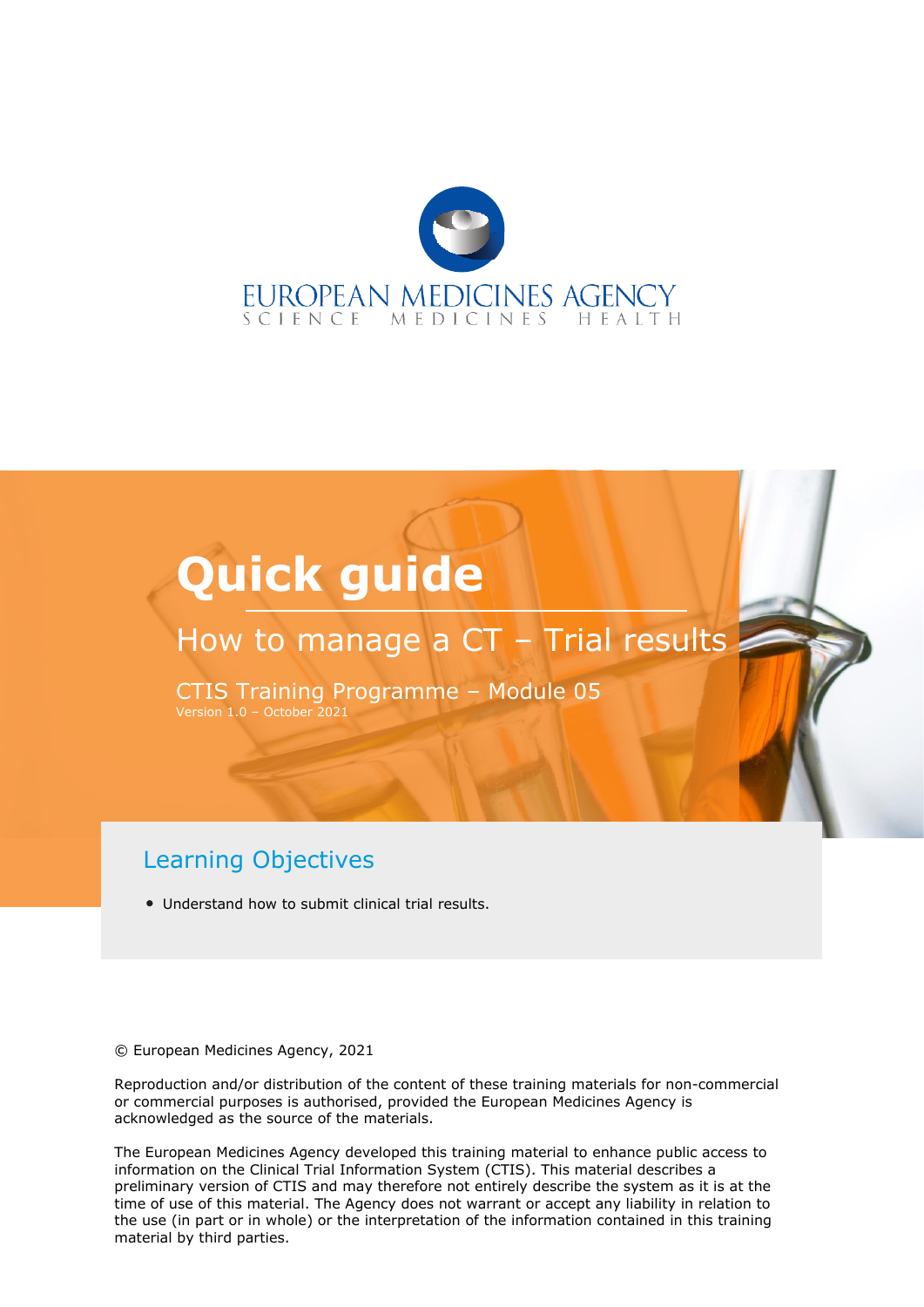# Introduction

The sponsors are responsible for compiling, recording and submitting data for clinical trials carried out in the EU, responding to RFIs sent by MSCs, and submitting notifications for relevant events occurred while the trial is being conducted. In this module (How to manage a clinical trial), we will address four system functionalities and processes that allow the sponsors to manage a clinical trial:

- **Notifications** (please, refer to the eLearning of this module).
- **RFIs raised in the context of an ad hoc assessment and corrective measure** (please, refer to the eLearning of this module).
- **Trial results** (focus of this Quick guide).

'Trial results' is a functionality that allows the sponsors to submit a summary of results, a summary that is understandable to a layperson, and the clinical study report.

The sponsor can submit the summary of results and the layperson summary within one year from the end of a clinical trial (in all EEA MSCs or globally, if applicable), and within 6 months in case of paediatric trials or if the clinical trial is part of a paediatric investigation plan.

For more information, see art. 37 and Annex IV and V of the CT Regulation<sup>1</sup>:

#### Sections of this quick guide

This quick guide is structured in four sections:



*<sup>1</sup>* European Commission, *Regulation (EU) No 536/2014 of the European Parliament and of the Council of 16 April 2014 on clinical trials on medicinal products for human use, and repealing Directive 2001/20/EC*, EU Official Journal L158. 16 of April 2014. Available at: [https://ec.europa.eu/health/sites/default/files/files/eudralex/vol-1/reg\\_2014\\_536/reg\\_2014\\_536\\_en.pdf](https://ec.europa.eu/health/sites/default/files/files/eudralex/vol-1/reg_2014_536/reg_2014_536_en.pdf)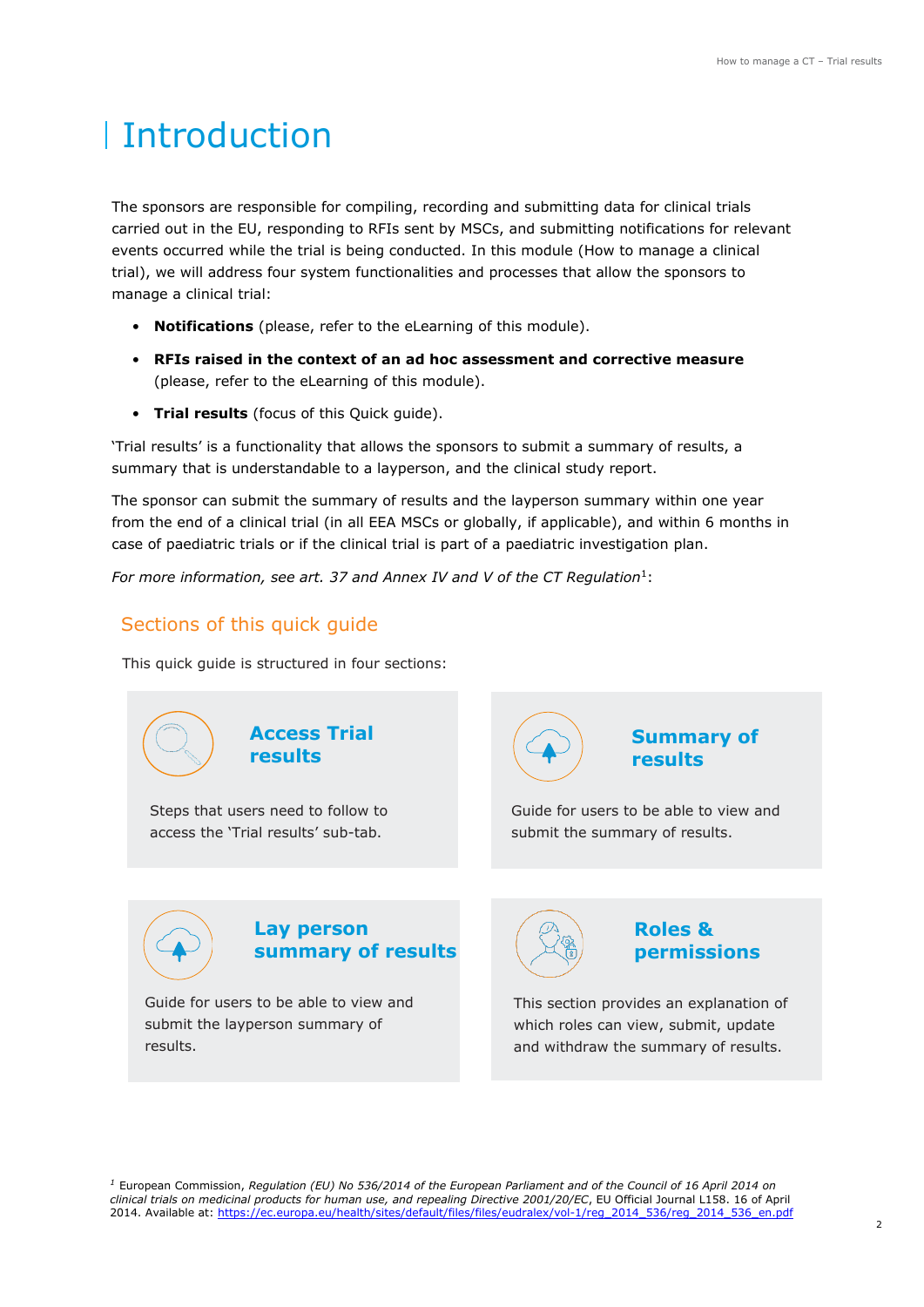# <span id="page-2-0"></span>**Access Trial results**



The search functionality enables users to search for CTs and/or related CTAs matching a set of criteria.

Users are able to see trials in which they are involved and for which they have been assigned a role by an administrator user.



In both advanced searches, users can specify multiple values for most criteria. For example, users can search for trials in status 'under evaluation' and 'authorised' and select two therapeutic areas.

The advanced search will look for trials in either of these statuses, with either of the two therapeutic areas.

#### Access Trial results

To access the 'Trial results' functionality, users need to search for **an authorised clinical trial.** To do so, users can click on the **'Clinical trials' tab** and use the search functionality. Once they have found the related clinical trial, they can click on it and navigate to the CT page.

| linical trials | Notices & alerts 0                               |                  | <b>Annual safety reporting</b>                                            | <b>RFI</b> | <b>User administration</b> |                                   |                                                                     |                        |
|----------------|--------------------------------------------------|------------------|---------------------------------------------------------------------------|------------|----------------------------|-----------------------------------|---------------------------------------------------------------------|------------------------|
|                |                                                  |                  |                                                                           |            |                            |                                   |                                                                     |                        |
|                | <b>Clinical Trials</b>                           |                  |                                                                           |            |                            |                                   |                                                                     |                        |
| Q              | Enter EU CT number or use advanced search        |                  |                                                                           |            |                            |                                   | <b>SEARCH</b>                                                       |                        |
|                | <b>Trial Advanced Search *</b>                   |                  |                                                                           |            |                            |                                   |                                                                     |                        |
|                | <b>Application Advanced Search v</b>             |                  |                                                                           |            |                            |                                   |                                                                     |                        |
|                | <b>Search Results</b>                            |                  |                                                                           |            |                            |                                   |                                                                     |                        |
|                | Showing 1 - 1 of 1 items                         |                  |                                                                           |            |                            | 1 of 1 pages                      |                                                                     | $\leftarrow$ 1 >       |
|                | Sort by: 12                                      | <b>Submitted</b> | $\checkmark$                                                              |            |                            |                                   |                                                                     | Download Trials        |
|                | 2021-500046-10-00<br>Trial title: Training trial |                  | <b>RMS</b><br><b>MSCs</b><br>AT                                           |            | <b>Condition</b>           | Sponsor/Co-<br><b>Sponsors</b>    | <b>Product</b>                                                      | <b>Submission date</b> |
|                | <b>Authorised</b>                                |                  | (Authorised)<br>DE<br>Greece<br>(Authorised)<br><b>GR</b><br>(Authorised) |            | Apnoea                     | <b>Test Organisation</b><br>Spain | <b>Paracetamol Tablets</b><br>500mg<br>Irbesartan 300 mg<br>tablets | 13/10/2021             |

Once in the CT page of a clinical trial, sponsors can access the **'Trial results'** sub-tab. Within this sub-tab, sponsors can view three different documents: Summary of results, Layperson summary of results and Clinical study reports. *For more information regarding the Clinical study reports, please refer to module 13 [\(access to the Quick Guide\)](https://www.ema.europa.eu/en/documents/other/quick-guide-clinical-study-reports-submission-ctis-training-programme-module-13_en.pdf).*

| <b>Training trial</b><br>Authorised 2021-500046-10-00 RMS: Greece |                      |                                        |                                  |                                |       |
|-------------------------------------------------------------------|----------------------|----------------------------------------|----------------------------------|--------------------------------|-------|
| <b>Full Trial Information</b><br><b>Notifications</b><br>Summary  | <b>Trial results</b> | Corrective measures Ad Hoc assessments |                                  | <b>Users</b>                   |       |
| <b>SUMMARY OF RESULTS</b>                                         |                      |                                        |                                  |                                | + New |
| <b>LAY PERSON SUMMARY OF RESULTS</b>                              |                      |                                        |                                  |                                |       |
| <b>CLINICAL STUDY REPORTS</b>                                     |                      |                                        |                                  |                                |       |
| <b>Procedure number:</b><br>EMEA/H/C/110000/100                   |                      | <b>Submission</b><br>date:             | <b>MAA Procedure</b><br>outcome: | $\overline{m}$ -<br>$\bigcirc$ |       |
| <b>ID: CSR-0709</b><br><b>Submitted</b>                           |                      | 07/10/2021                             | MA granted                       |                                |       |
|                                                                   | $\ll$                | 1<br>$\gg$                             |                                  |                                |       |
| $1 - 1$ of 1                                                      |                      |                                        |                                  |                                |       |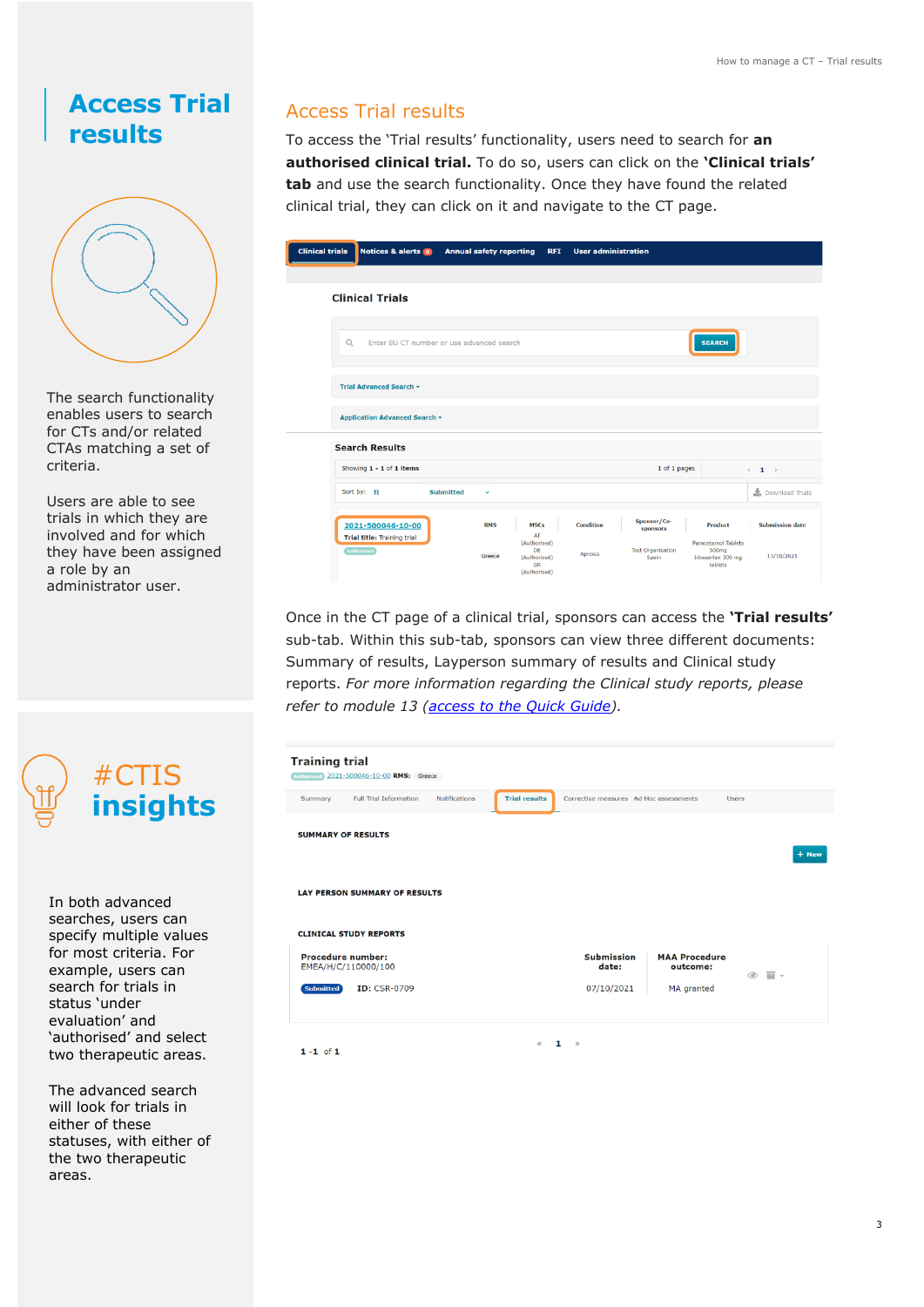### **Summary of results**



The summary of results is classified in six categories of information the sponsors need to follow.



The sponsor can submit the summary of results within one year from the end of a clinical trial (in all EEA MSCs or globally, if applicable), and within 6 months in case of paediatric trials

#### Summary of results

The system allows the user to submit a version of the summary of results for an intermediate data analysis (if applicable), and a version of the final clinical trial results at a later stage.

When for scientific reasons it is not possible to submit the final clinical trial results within the periods established, it shall be submitted as soon as it is available.

According to the Annex IV of the CT regulation<sup>2</sup>, the summary of results is classified in six categories of information:

- **CT information:** Clinical trial identification; identifiers; sponsors details; paediatric regulatory details; results analysis stage; general information about the clinical trial; population of subjects.
- **Subject disposition:** Recruitment; pre-assignment period; post assignment periods.
- **Baseline characteristics:** Age and gender (required); study specific characteristic (optional).
- **End points:** End point definitions; end point #1: statistical analyses; end point #2: statistical analyses.
- **Adverse events:** Adverse events information; adverse events reporting group; serious adverse event; non-serious adverse event.
- **Additional information:** Global substantial modifications; global interruptions and re-starts; limitations, addressing sources of potential bias and imprecision and caveats; declaration by the submitting party on the accuracy of the submitted information.

If the CT has not ended in all MSCs, sponsors have the option to submit an intermediate summary of results. In that case, the layperson summary of results cannot be uploaded.

Sponsors can upload the intermediate summary of results by clicking on the **'+ New'** button and adding the information in the requested fields.

| Full Trial Information<br><b>Trial results</b><br>Corrective measures Ad Hoc assessments<br>Notifications<br>Summary<br><b>Users</b><br><b>SUMMARY OF RESULTS</b> | <b>Training trial</b> | Authorizand 2021-500046-10-00 RMS: Greece |  |  |  |
|-------------------------------------------------------------------------------------------------------------------------------------------------------------------|-----------------------|-------------------------------------------|--|--|--|
|                                                                                                                                                                   |                       |                                           |  |  |  |
|                                                                                                                                                                   |                       |                                           |  |  |  |

*<sup>2</sup>* European Commission, *Regulation (EU) No 536/2014 of the European Parliament and of the Council of 16 April 2014 on clinical trials on medicinal products for human use, and repealing Directive 2001/20/EC*, EU Official Journal L158. 16 of April 2014. Available at: [https://ec.europa.eu/health/sites/default/files/files/eudralex/vol-](https://ec.europa.eu/health/sites/default/files/files/eudralex/vol-1/reg_2014_536/reg_2014_536_en.pdf)[1/reg\\_2014\\_536/reg\\_2014\\_536\\_en.pdf](https://ec.europa.eu/health/sites/default/files/files/eudralex/vol-1/reg_2014_536/reg_2014_536_en.pdf)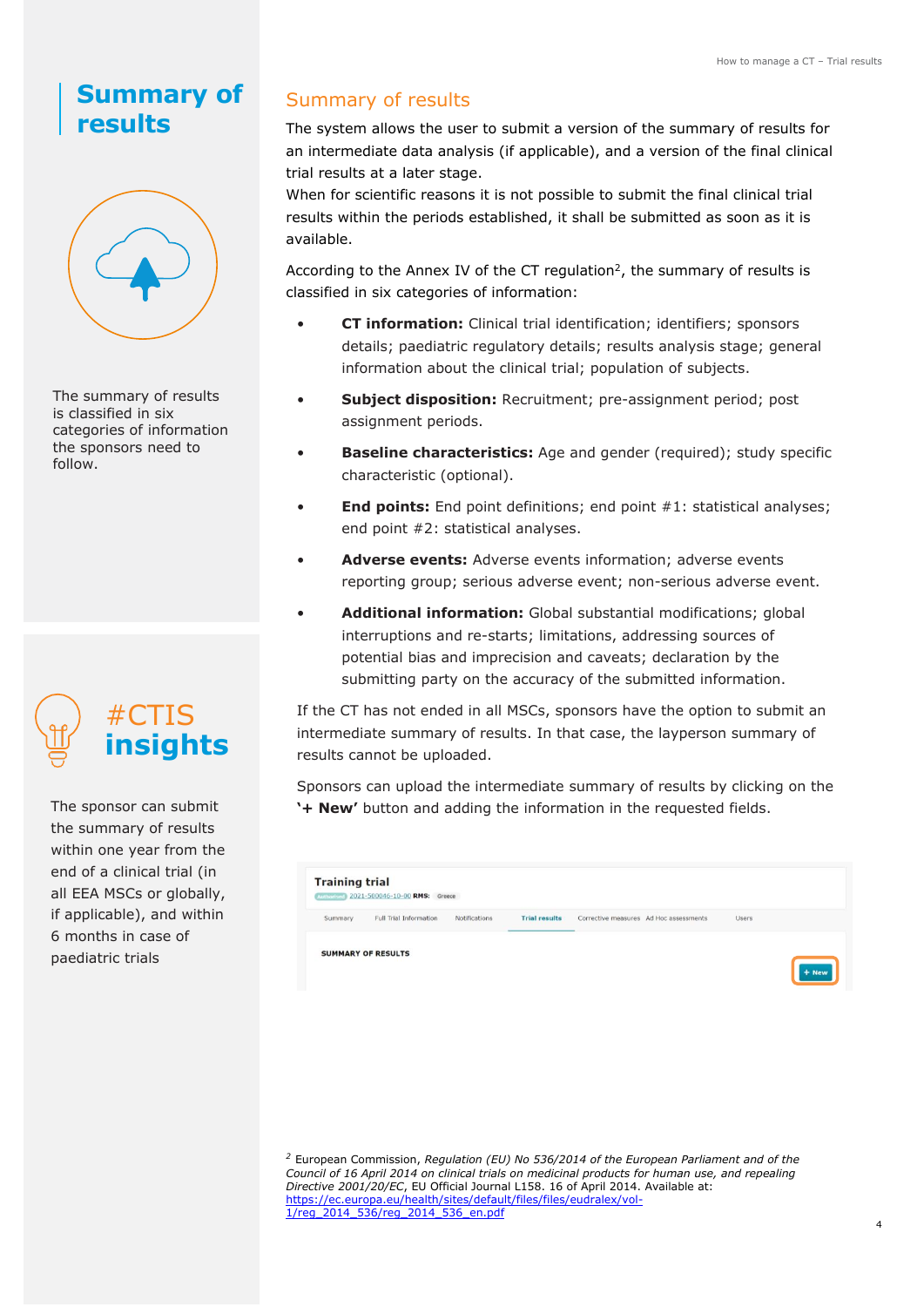

When updating a summary of results, the system allows the users to view the different versions.

| Summary of results                 |   | $\times$                                |
|------------------------------------|---|-----------------------------------------|
| Title *:                           |   | Version type *:<br>Intermediate         |
| Intermediate data analysis date *: |   |                                         |
| Related document(s) *:             | ₿ |                                         |
|                                    |   | <b>Add document</b>                     |
|                                    |   | <b>B</b> SAVE<br>$\vee$ SUBMIT<br>CLOSE |

Once the CT has ended in all the MSCs, sponsors are able to submit the final summary of results.

| <b>Summary of results</b>                      |   | ×                                                                       |
|------------------------------------------------|---|-------------------------------------------------------------------------|
| Title *:<br>Intermediate data analysis date *: |   | Version type *:<br>Intermediate<br>$\check{ }$<br>Final<br>Intermediate |
| Related document(s) *:                         | 曲 | Add document                                                            |
|                                                |   | <b>圖 SAVE</b><br>$\times$ SUBMIT<br><b>CLOSE</b>                        |

Once the summary of results is submitted, sponsors can view it under the **'Trial result'** sub-tab. The sponsors can view and update a previously submitted summary of results.

| <b>SUMMARY OF RESULTS</b>                                            |                                          |                                         | $+$ New                            |
|----------------------------------------------------------------------|------------------------------------------|-----------------------------------------|------------------------------------|
| <b>Summary of results</b><br><b>ID: Sum-0044</b><br><b>Submitted</b> | <b>Submission</b><br>date:<br>14/10/2021 | <b>Version</b><br>type:<br>Intermediate | $\circ$ / $\Box$                   |
|                                                                      |                                          |                                         | View, Update and<br>Versions icons |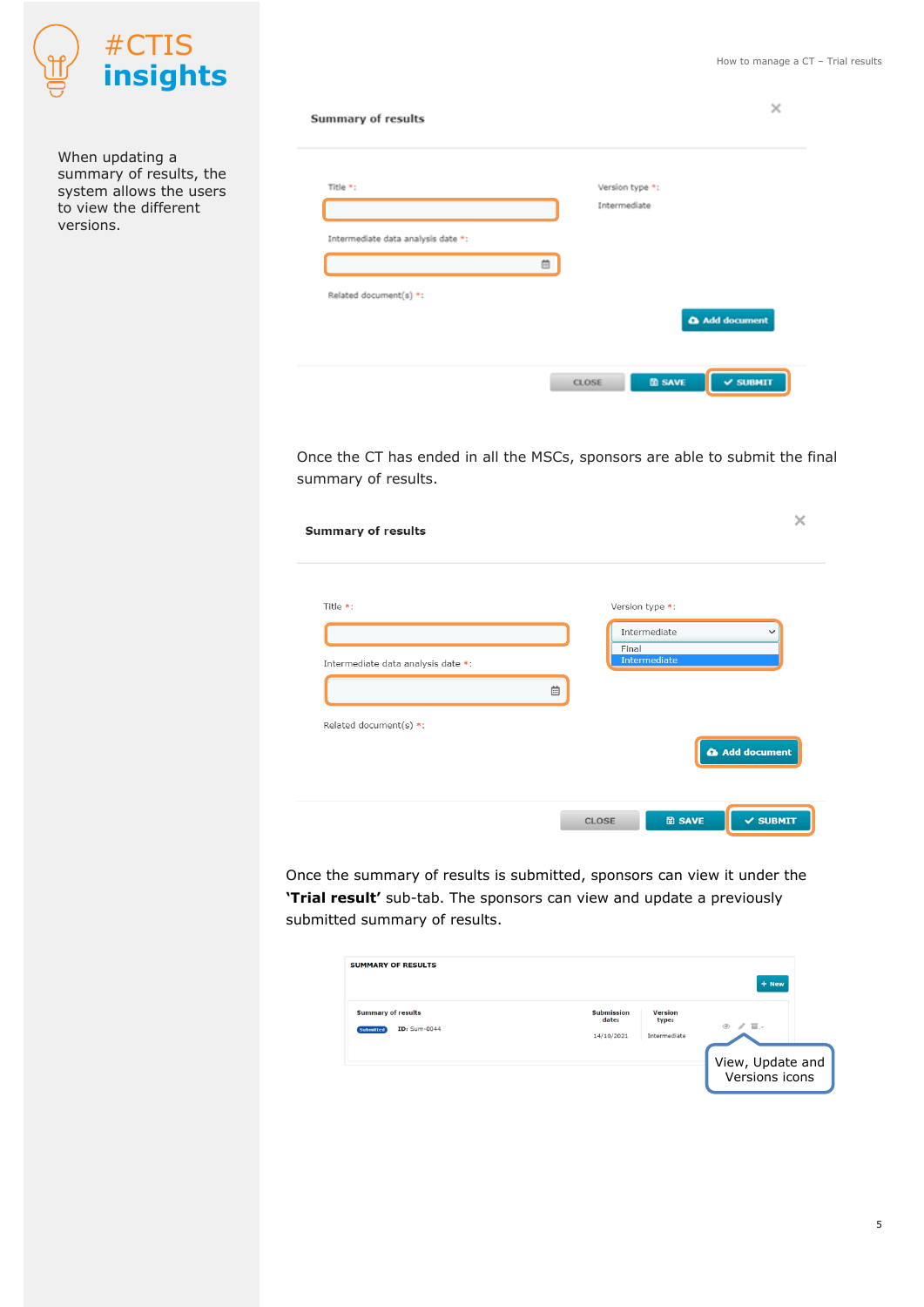## **Layperson Summary of results**



The sponsor can submit the layperson summary of results within one year from the end of a clinical trial (in all EEA MSCs or globally, if applicable), and within 6 months in case of paediatric trials.

#### Layperson summary of results

The system allows the user to submit a summary of the trial results that is understandable to a layperson, namely someone who is not an expert. This document may only be submitted as a version of the final results.

According to the Annex V of the CT regulation, the summary of results for laypersons must include the following elements:

- CT information
- Sponsors name and contact details
- General information about the CT
- Population of subjects
- Investigational medicinal products
- Description of adverse reactions and their frequency
- Overall results
- Comments on the outcome
- Indication if follow up CTs are foreseen
- Indication where additional information could be found

Sponsors can upload the layperson summary of results by clicking on the **'+ New'** button and adding the information in the requested fields.

| Summary  | Full Trial Information               | <b>Notifications</b> | <b>Trial results</b> |                 | Corrective measures Ad Hoc assessments | <b>Users</b> |
|----------|--------------------------------------|----------------------|----------------------|-----------------|----------------------------------------|--------------|
|          | <b>SUMMARY OF RESULTS</b>            |                      |                      |                 |                                        | + New        |
|          | <b>LAY PERSON SUMMARY OF RESULTS</b> |                      |                      |                 |                                        | + New        |
|          | <b>CLINICAL STUDY REPORTS</b>        |                      |                      |                 |                                        |              |
|          |                                      |                      |                      |                 |                                        |              |
|          | Lay person summary of results        |                      |                      |                 |                                        |              |
|          |                                      |                      |                      | Version type *: |                                        |              |
| Title *: |                                      |                      |                      |                 |                                        |              |
|          |                                      |                      |                      | Final           |                                        |              |
|          | Related document(s) *:               |                      |                      |                 |                                        |              |
|          |                                      |                      |                      |                 | <b>Add document</b>                    |              |



When updating a summary of results, the system allows the users to view the different versions.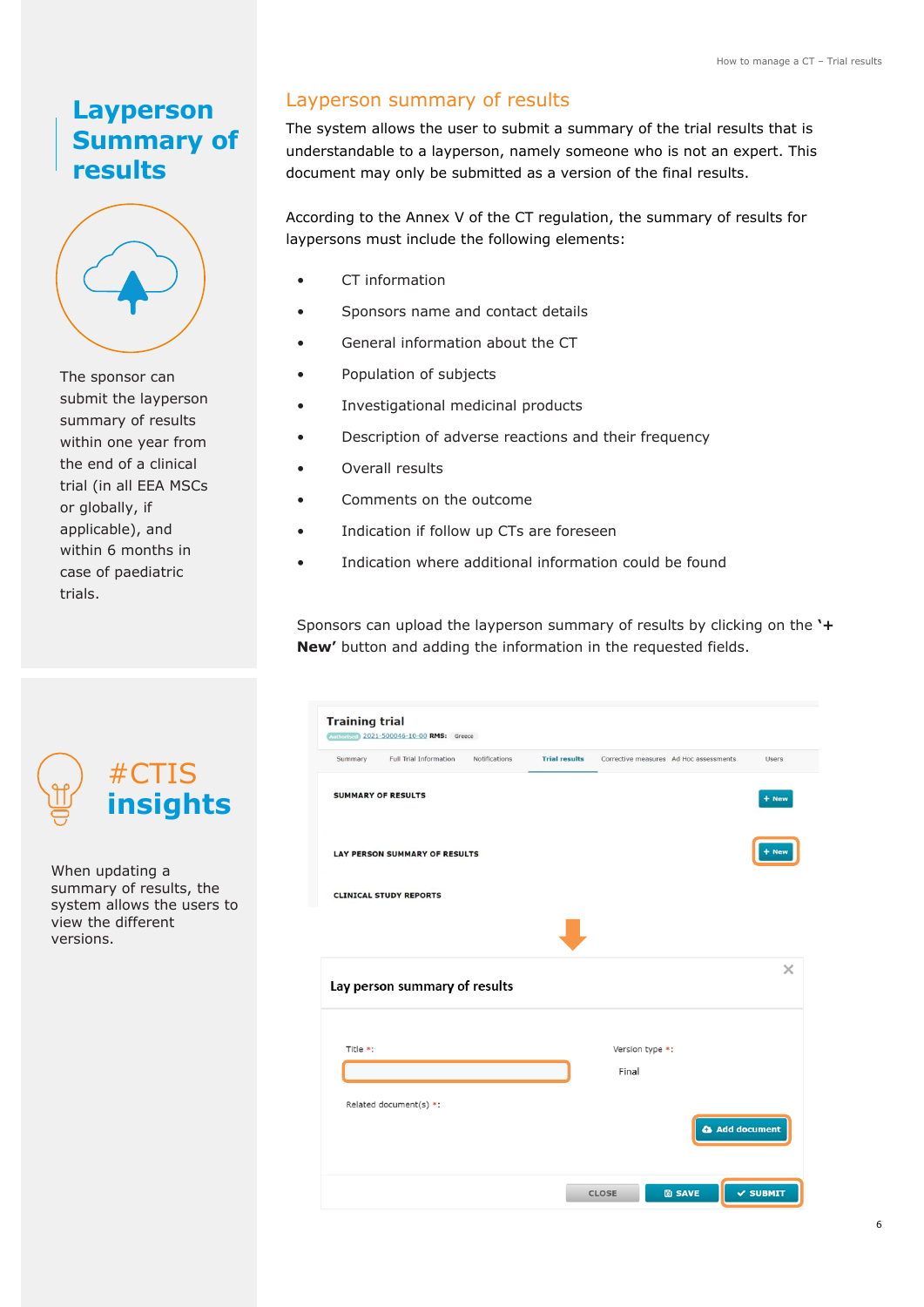# **Roles and permissions**



The permission levels are structured in a cascade system where the lowest level is viewing permissions, and the highest level is submitting permissions.

There are three roles involves the submission of the summary of results:

1) CT admin

2) CT Results submitter

3) CT results viewer

#### Roles and permissions

CTIS is a role-based system that enables users to perform different actions depending on the permissions attached to the roles assigned to them by a user from their organisation with administrator permissions. Only certain roles may view, update or submit clinical trial.